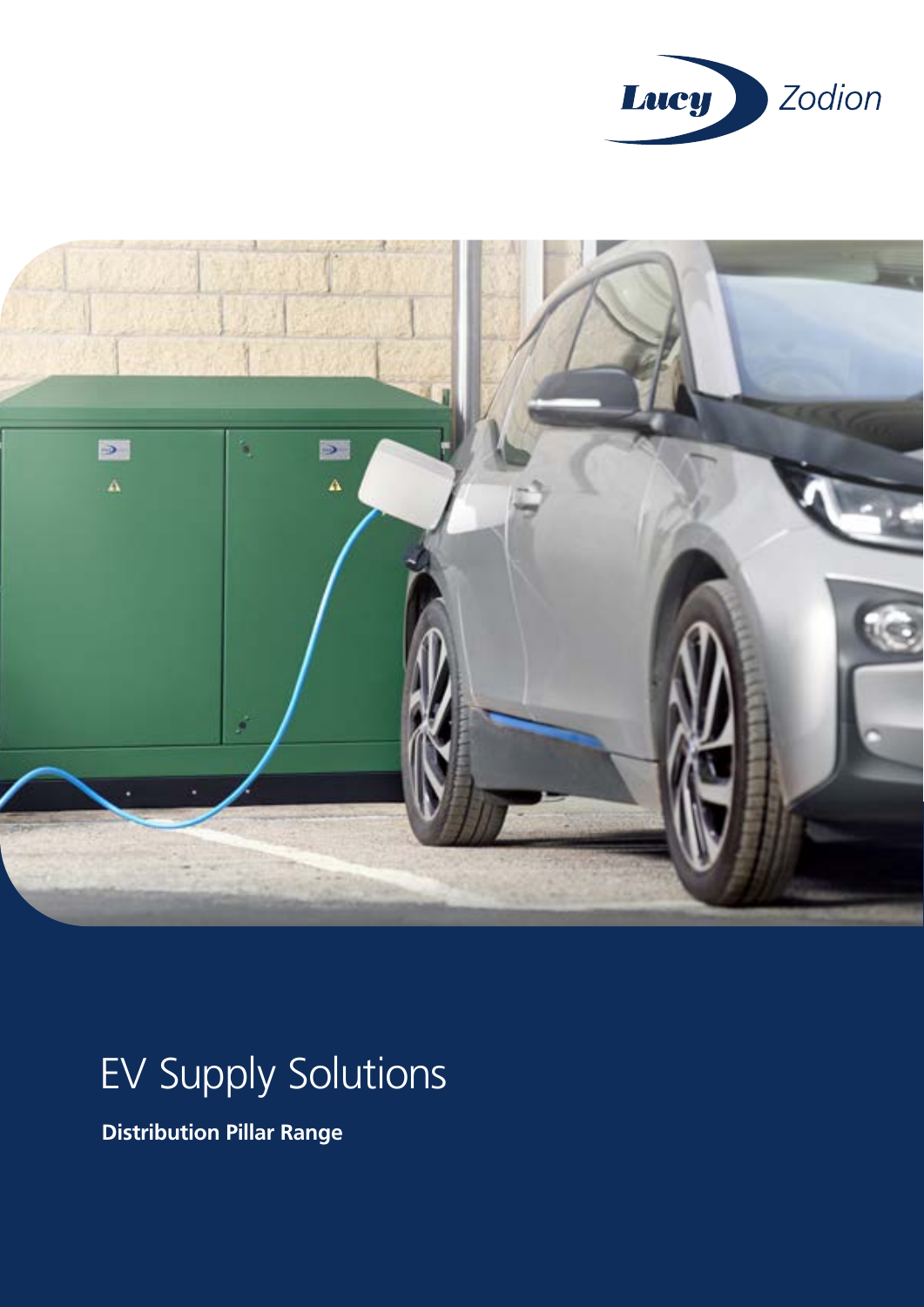Our 100 Amp supply pillar is the smallest pillar within our range and is available in four different configurations. These pillars cover 7kW supplies through to 50kW, with a differing number of connections on each solution.



The 400 Amp supply pillar within our range is available in four different configurations. These pillars cover 22kW supplies through to 120kW, with a differing number of connections on each solution.

*\* Use of load management on chargers required*



*\* Use of load management on chargers required*

# **EV Supply Solutions**

**As the demand for Electric Vehicles increases, there is a growing requirement for the implementation of accessible charge points. The resulting strain EV charging has on our electrical network is driving the need for a step-change in power infrastructure, meaning safe and adaptive connection solutions are vital.**

As one of the UK's leading suppliers of pre-wired power distribution enclosures, we have developed a standard range of pillars that will support EV charge point requirements that fall into the four categories of main current rating: 100 Amp, 200 Amp, 400 Amp and 630 Amp, providing a link between the DNO and EV charge points. The configuration of all EV pillars in this range can be upgraded once installed to meet future demand requirements.





#### **3-Phase AC Supply: 100 Amp**

| <b>Pillar Type</b>                    | <b>FORTRESS SIZE 14</b> |                |                |                |
|---------------------------------------|-------------------------|----------------|----------------|----------------|
| Part number                           | EV1008007               | EV1003022      | EV1002043      | EV1001050      |
| Rating                                | 7kW (40A SPN)           | 22kW (40A TPN) | 43kW (64A TPN) | 50kW (80A TPN) |
| No. of charge points per pillar       | 8                       |                |                |                |
| Dimensions: Height, Width, Depth (mm) | 1300/1250/450           | 1300/1250/450  | 1300/1250/450  | 1300/1250/450  |
| Weight                                | 175 kg                  | 175 kg         | 175 kg         | 175 kg         |
| Main incomer (MCCB)                   |                         |                |                |                |
| Mild steel: Hot dip galvanised 3mm    |                         | ✓              |                |                |
| Lock type                             | Wedgelocks              | Wedgelocks     | Wedgelocks     | Wedgelocks     |
| Anti-condensation heater              |                         |                |                |                |



## **3-Phase AC Supply: 200 Amp**

## **3-Phase AC Supply: 400 Amp**

| <b>Pillar type</b>                    | <b>FORTRESS SIZE 24</b> |                |                |                |
|---------------------------------------|-------------------------|----------------|----------------|----------------|
| Part number                           | EV2001607               | EV2006022      | EV2004043      | EV2003050      |
| Rating                                | 7kW (40A SPN)           | 22kW (40A TPN) | 43kW (64A TPN) | 50kW (80A TPN) |
| No. of charge points per pillar       | 16                      | 6              | $4^*$          | $3*$           |
| Dimensions: Height, Width, Depth (mm) | 1600/1250/450           | 1600/1250/450  | 1600/1250/450  | 1600/1250/450  |
| Weight                                | 175 kg                  | 175 kg         | 175 kg         | 175 kg         |
| Main incomer (MCCB)                   |                         |                |                | $\checkmark$   |
| Mild steel: Hot dip galvanised 3mm    |                         | $\checkmark$   |                | $\checkmark$   |
| Lock type                             | Wedgelocks              | Wedgelocks     | Wedgelocks     | Wedgelocks     |
| Anti-condensation heater              |                         |                |                |                |

| <b>Pillar type</b>                    | <b>FORTRESS SIZE 40</b> |                   |                   |                   |
|---------------------------------------|-------------------------|-------------------|-------------------|-------------------|
| Part number                           | EV4001222               | EV4008043         | EV4005050         | EV4002120         |
| Rating                                | 22kW (40A TPN)          | 43kW (64A TPN)    | 50kW (80A TPN)    | 120kW (250A TPN)  |
| No. of charge points per pillar       | 12                      | $8*$              | $5*$              | $2*$              |
| Dimensions: Height, Width, Depth (mm) | 2200/2850/600           | 2200/2850/600     | 2200/2850/600     | 2200/2850/600     |
| Weight                                | 400kg                   | 400 <sub>kg</sub> | 400kg             | 400kg             |
| Main incomer (MCCB)                   |                         |                   |                   |                   |
| Mild steel: Hot dip galvanised 3mm    | ✓                       | ✓                 | ✓                 | ✓                 |
| Lock type                             | Barlock (3 point)       | Barlock (3 point) | Barlock (3 point) | Barlock (3 point) |
| Anti-condensation heater              |                         |                   |                   |                   |

The 200 Amp supply pillar within our range is available in four different configurations. These pillars cover 7kW supplies through to 50kW, with a differing number of connections on each solution.